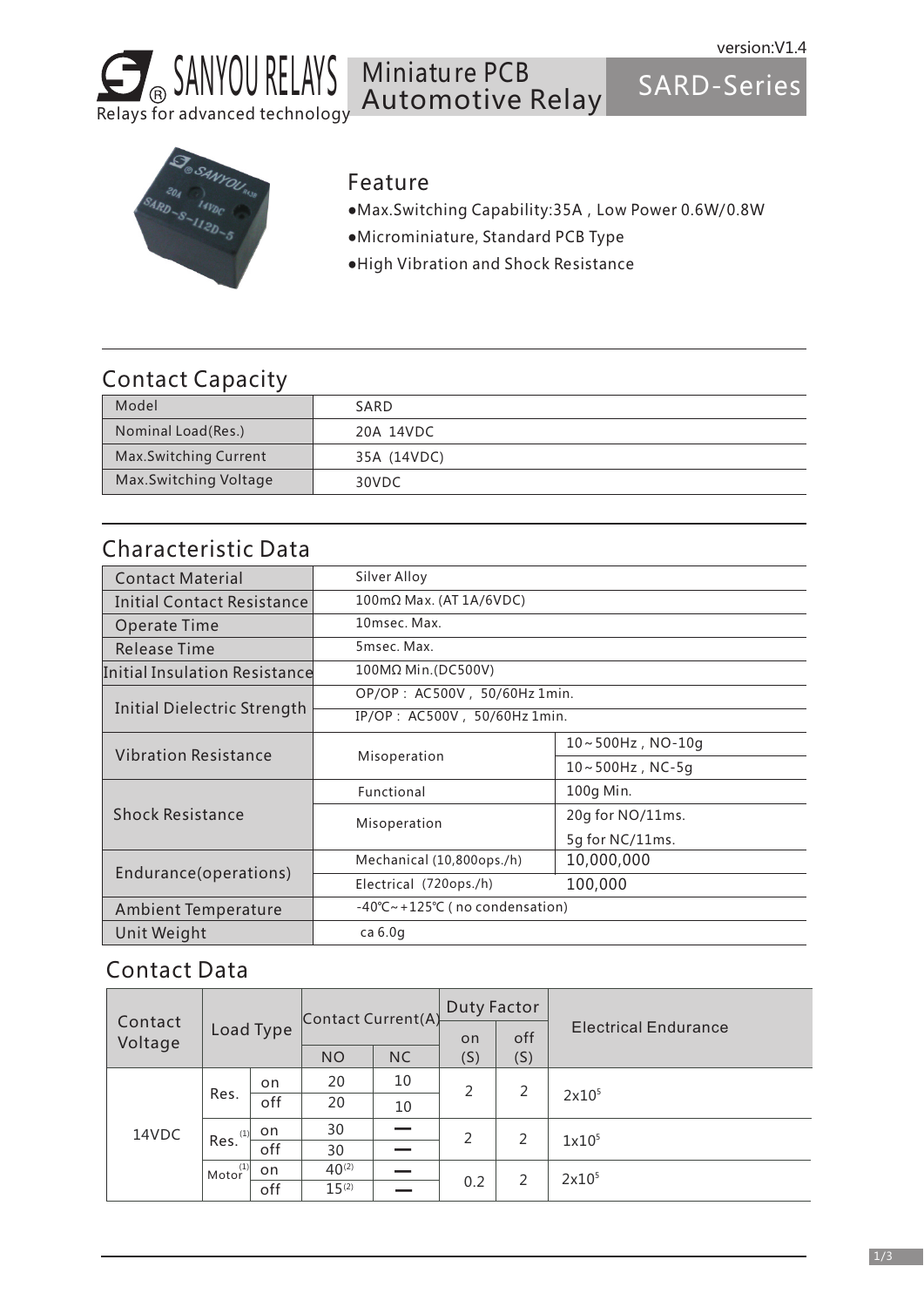|                    |                                                              |           | Contact Current(A) |           | Duty Factor |       |                             |
|--------------------|--------------------------------------------------------------|-----------|--------------------|-----------|-------------|-------|-----------------------------|
| Contact<br>Voltage |                                                              | Load Type |                    |           | <b>on</b>   | off   | <b>Electrical Endurance</b> |
|                    |                                                              |           | <b>NO</b>          | <b>NC</b> | (S)         | (S)   |                             |
| 14VDC              | (1)                                                          | on        | $90^{(3)}$         |           | 1           | 9     | 2x10 <sup>5</sup>           |
|                    | Lamp                                                         | off       | 8.8                |           |             |       |                             |
|                    | $\mathsf{Lam}^{\scriptscriptstyle{\mathrm{(1)}}}_\mathsf{P}$ | on        | 6x21W              |           | 1           | 6     | 1x10 <sup>5</sup>           |
|                    |                                                              | off       |                    |           |             |       |                             |
|                    | (1)                                                          | on        | 3x21W              |           | 0.365       | 0.365 | 2x10 <sup>6</sup>           |
|                    | Flashlight                                                   | off       |                    |           |             |       |                             |

Note:(1) Material of spring is high conductive (2) It means the surge current of motor LRA (3) Initial peak current of filament

### Coil Data (at 20℃)

| (VDC) | (VDC)  | $\pm 10\%$ ( $\Omega$ ) | Nominal Voltage Nominal Current Coil Resistance Max continuous<br>Voltage | Pick-up Voltage<br>(Max.) | Drop-out Voltage<br>(Min.)   | <b>Nominal Operating</b><br>Power |
|-------|--------|-------------------------|---------------------------------------------------------------------------|---------------------------|------------------------------|-----------------------------------|
| 5     | 120.00 | 42                      |                                                                           |                           |                              |                                   |
| 6     | 100.00 | 60                      |                                                                           |                           |                              |                                   |
| 9     | 66.67  | 135                     | 130% of                                                                   | 60% of<br>nominal voltage | $10\%$ of<br>nominal voltage | ca 0.60W                          |
| 12    | 50.00  | 240                     | nominal voltage                                                           |                           |                              |                                   |
| 18    | 33.33  | 540                     |                                                                           |                           |                              |                                   |
| 24    | 25.00  | 960                     |                                                                           |                           |                              |                                   |
| 5     | 160.00 | 31                      |                                                                           |                           |                              |                                   |
| 6     | 133.33 | 45                      |                                                                           |                           |                              |                                   |
| 9     | 89.00  | 101                     | 130% of                                                                   | 57.5% of                  | $10\%$ of                    | ca 0.80W                          |
| 12    | 66.67  | 180                     | nominal voltage                                                           | nominal voltage           | nominal voltage              |                                   |
| 18    | 44.44  | 405                     |                                                                           |                           |                              |                                   |
| 24    | 33.33  | 720                     |                                                                           |                           |                              |                                   |

# Ordering Information

|                  |                          | Nomenclature |    |   |   |  |          |                                                                                                                                                                       |
|------------------|--------------------------|--------------|----|---|---|--|----------|-----------------------------------------------------------------------------------------------------------------------------------------------------------------------|
| $SARD$ $-S$ $-1$ |                          |              | 12 | D | M |  | $1 - XX$ |                                                                                                                                                                       |
|                  |                          |              |    |   |   |  |          | Special Parameter: Nil-Standard Type,                                                                                                                                 |
|                  |                          |              |    |   |   |  |          | Letter or Number-Special requirement                                                                                                                                  |
|                  |                          |              |    |   |   |  |          | Contact Material:                                                                                                                                                     |
|                  |                          |              |    |   |   |  |          | Form B<br>Form C<br>Form A                                                                                                                                            |
|                  |                          |              |    |   |   |  |          | Nil-AgSnO <sub>2</sub> φ3.0<br>Nil-AgSnO2 φ3.2 Nil-AgSnO2 φ3.2                                                                                                        |
|                  |                          |              |    |   |   |  |          | 1-AgCdO φ3.2 1-AgCdO φ3.2<br>1-AgCdO φ2.8                                                                                                                             |
|                  |                          |              |    |   |   |  |          | 2-AgSnO2 $\varphi$ 2.8  2-AgSnO2 $\varphi$ 2.8  2-AgSnO2 $\varphi$ 2.8<br>$3-\text{AgCdO}$ $\varphi$ 3.0<br>$3-\text{AgCdO}$ $\varphi$ 2.8<br>$3-AgCdO$ $\varphi$ 2.8 |
|                  |                          |              |    |   |   |  |          | 4-3 Compounds<br>$\phi$ 3.0                                                                                                                                           |
|                  |                          |              |    |   |   |  |          | 5-Cu plated with La $\varphi$ 3.0                                                                                                                                     |
|                  |                          |              |    |   |   |  |          | 1.stationary contact specified: $\varphi$ 3.0 $\varphi$ 2.8 moveable contact fit with                                                                                 |
|                  |                          |              |    |   |   |  |          | φ2.8 stationary contact, other moveable contacts are all suitable<br>with $\varphi$ 3.0 stationary contacts.                                                          |
|                  |                          |              |    |   |   |  |          | 2.moveable contact of AqCdO fit with AqCdO, other moveable contacts are all suitable with AqSnO2.                                                                     |
|                  |                          |              |    |   |   |  |          | Contact Form: Nil-Form C, B-Form B, M-Form A                                                                                                                          |
|                  |                          |              |    |   |   |  |          | Coil Power: D-0.6W, H-0.8W                                                                                                                                            |
|                  |                          |              |    |   |   |  |          | Coil Voltage(VDC): 05, 06, 09, 12, 24                                                                                                                                 |
|                  | Number of Poles: 1-1Pole |              |    |   |   |  |          |                                                                                                                                                                       |
|                  |                          |              |    |   |   |  |          | Protective Construction: S-Fluxproof, SH-sealed type washable                                                                                                         |
|                  |                          |              |    |   |   |  |          | Type Designation: SARD                                                                                                                                                |